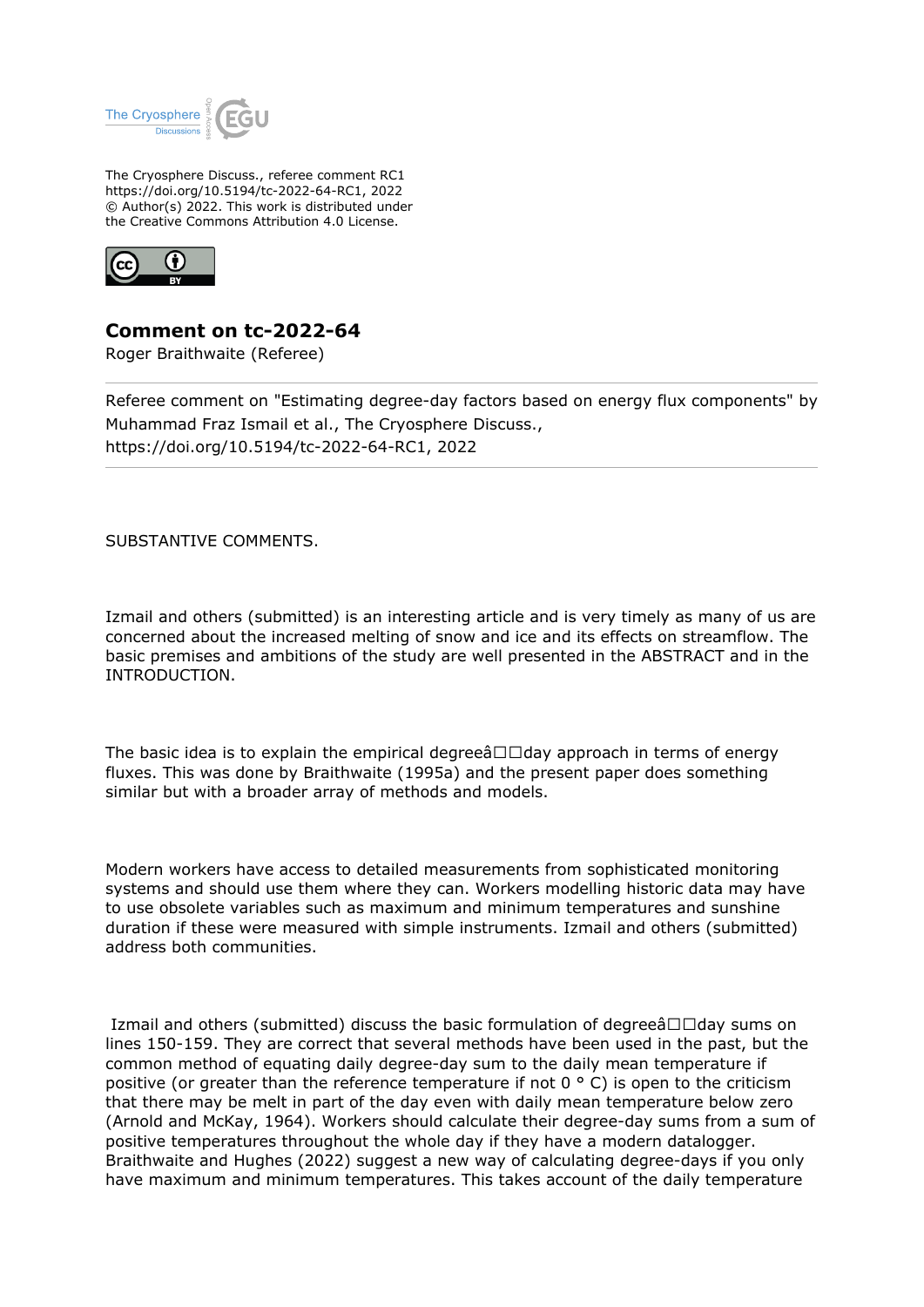range, which can be quite large at lower latitudes, e.g., the Himalaya, and may cause degree-day factors to vary with latitude, as mentioned in line 146.

Izmail and others (submitted) is exceptional well-referenced, but I would like them to cite a 'senior' degree-day publication by Zinng (1951) that has stood the test of time.

USE OF ENGLISH AND RERENCING

Izmail and others (submitted) is well written, but I wish they would use active verbs more often, and they do overuse 'however'. The text may be about 25% too long and they should remove padding and re-arrange text, so any issue is only addressed once. The reference list is accurate except for leaving out names of journals in some places, which may be an artefact of citing on-line journals.

DETAILED POINTS

Line 24: define BIAS and RMSE the first time they occur.

Lines 25-26: Better to say 'cloud cover and snow albedo under clear sky'

Lines 30-32: Good point!

Line 36: 'main' is better than 'unique'

Line 41: 'more' is better than 'most'.

Line 52: add citation to Braithwaite (1995a) here

Line 88: According to Braithwaite (1995a) degree-day factors depend on mean temperatures

Lines 105-115: Good!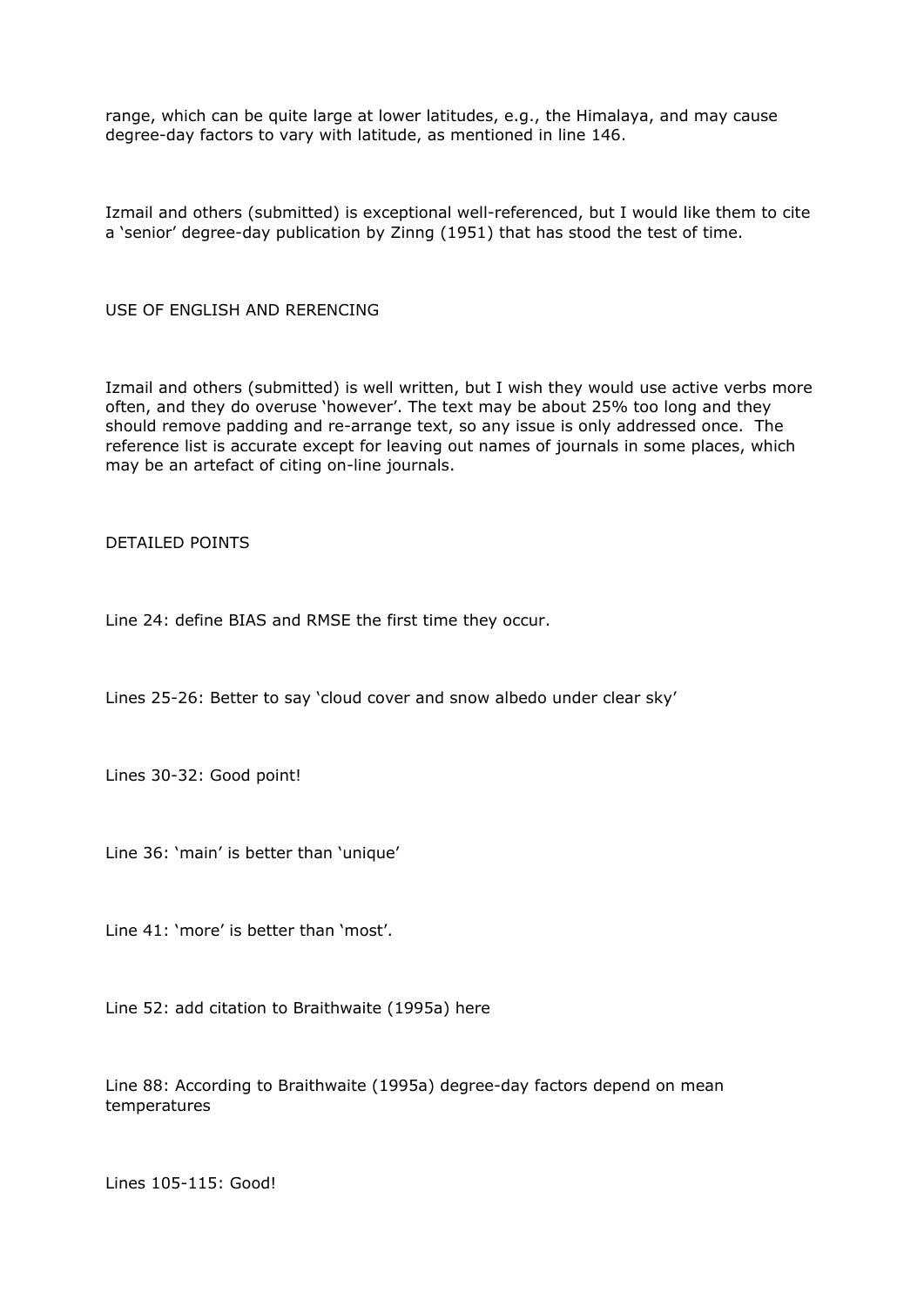Table 1. Some variables should be defined in caption or in a foot note

Figure 2: Is 'Wolfgang Bogacki, 2016' reference to a publication?

Line 147: 'following' is better than 'along'

Lines 151-159: I already mentioned this

Lines 168-169: They should not have done this! From my own thinking about the data used by Braithwaite (1995a) I am quite sure that degree-day factors are only valid for periods of many days, e.g., 10-20 days when you might expect a combination of different weather conditions and when day-to-day measurement errors may compensate.

Line 180: much better to say 'largest' and not 'most important' as this has caused lots of problems in the literature since about 1952.

Line 192: 'although' is better than 'however'. This occurs in a few places.

Line 196: 'rigorous' is better than 'rigid' and 'but' is better than 'however'

Line 200: 'Day of the year' is a modern muddle as 1 January is day 1 in the usual counting. This means that 12:00 on 1 January is day=1.5, which is obviously wrong! Sorry!

Line 209: Should 'attenuation' be 'reflection'?

Line 215-218. The Prescott equation is useful for historic data but not needed for modern instruments

Line 226: 'when' is better than 'that'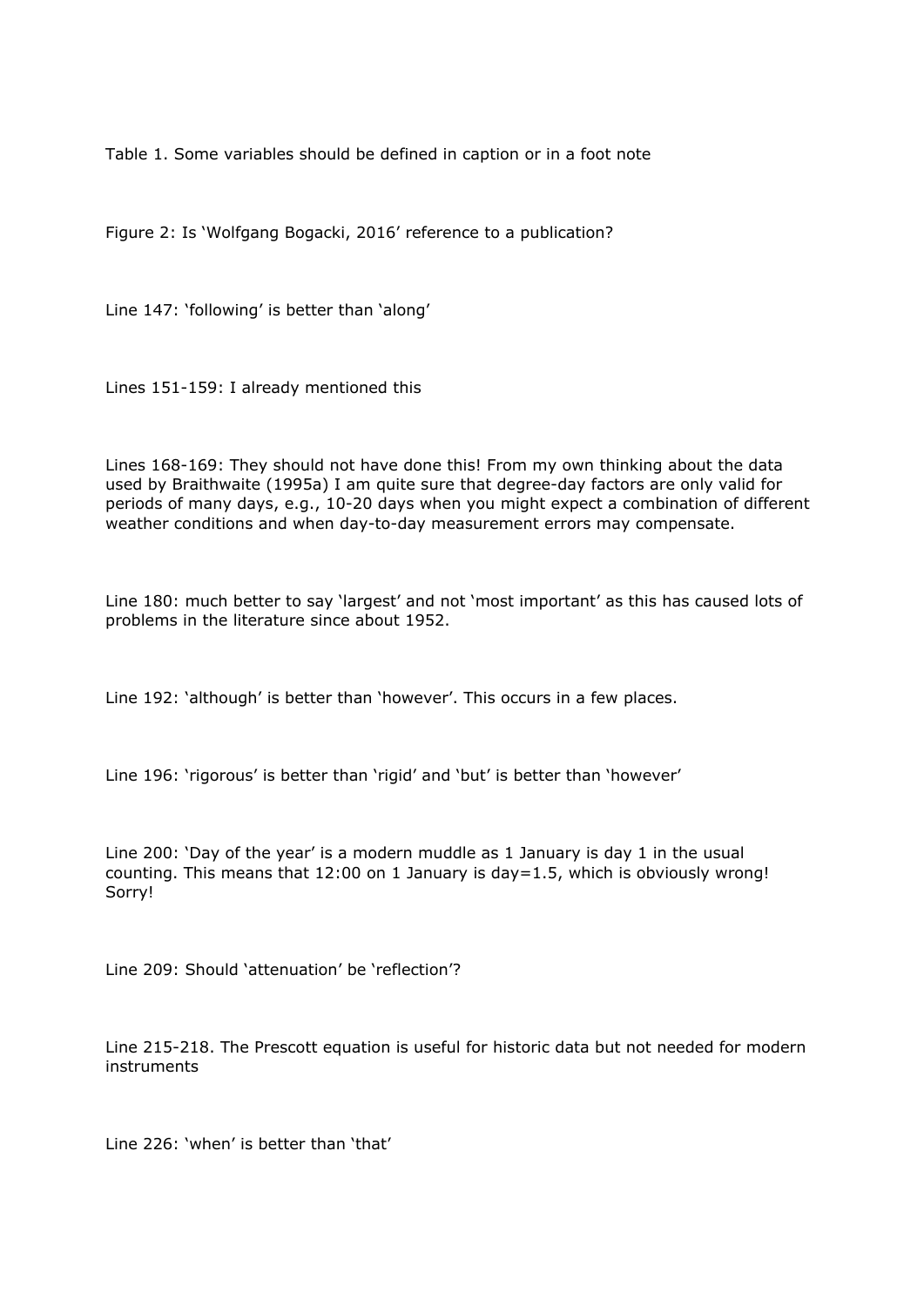Lines 233-239: Very comprehensive!

Line 319: Better is 'the sensible heat component depends mainly on high wind speed and temperature' because it uses an active verb

Line 321: better 'is smaller on average than…'. The point is that sensible heat flux is generally smaller than the radiation components in most snowmelt situations, but sensible heat fluxes changes by a greater amount if you change temperature by 1 °C.

Lines 352-353. Latent heat flux is generally a heat source to the ice/snow surface in South Greenland and a heat sink in North Greenland. This is explained by variations in vapour pressure and temperature.

Line 374: do you mean '… such events are rare…'?

Lines 392-394: Is this a small limitation?

Line 415: I was confused by the start of a new chapter here. You probably mean 'Results from Brunnenkopfhütte'. This brings me to a small concern. I accept this paper is much more than a data report from a single location, and I applaud this, but it is difficult to keep track of what material relates to which. Location. Please consider restructuring, e.g., you could discuss ALL results from Brunnenkopfhütte either before or after discussion of the more general modelling.

Line 419: You should base your degree-day sum on hourly data (if positive) from your nice AWS in Fig. 2. See Braithwaite and Hughes (2022).

Line 430: That confusing 'most important' again.

Chapters 4 and 5: I am confused by all the examples given. Could you not define a few 'typical' cases and give energy flux values for each case? In general, I think both chapters would benefit from some smoothing. This is something you can do more easily 1-2 months after you have written the original text.

Lines 557-361: I think this is correct, but you could phrase it better!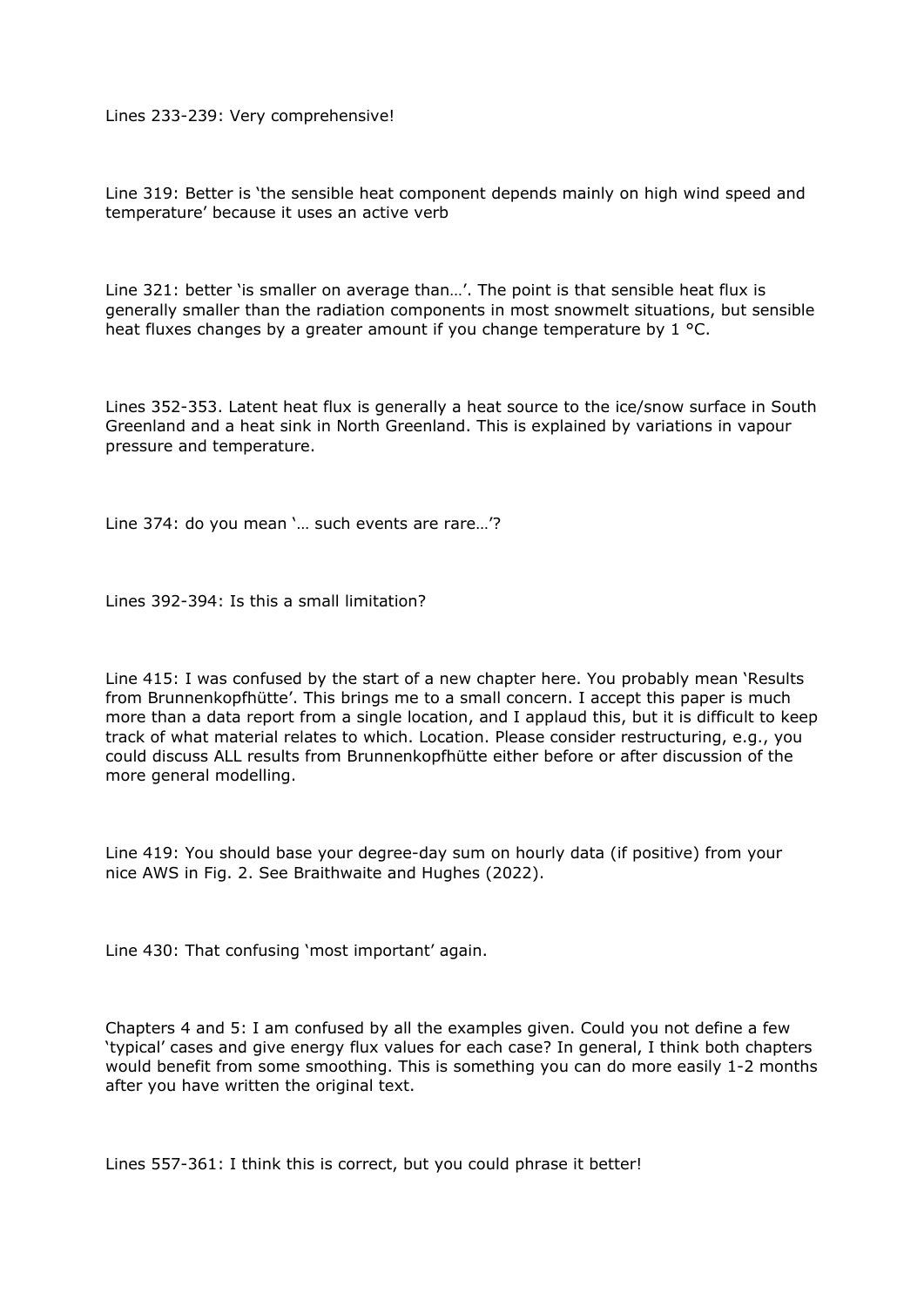Lie 563: I know what RMSE means but what is BIAS? You should define all acronyms first time you use them.

Figure 8: I like it. Braithwaite (1995a) should have done this for all the months in his study rather than just comparing grand-means of measured and simulate degree-day factors. I am thinking about a new paper on my old data and I will certainly make a figure like this.

Chapter 5. I like this. Braithwaite )1995b) looked in detail at the effect of stability on sensible heat flux model used by Braithwaite (1995a). The sensible (and latent heat) fluxes depend the density of air at the altitude in question so the degree-day factor should depend on altitude, and on latitude as lower latitude glaciers occur at greater altitude. There should be a greater latitude effect on degree-day factors than we have discovered so far. If not, why not?

Lines 612-617: Interesting!

Line 630-633. Walter Ambach is the master of albedo under overcast conditions. In Braithwaite (1995a) this is one factor that reduces the time-variability of the net radiation flux.

Line 654: this should be 'breaking in'.

Line 665-19. I think you well explain here the importance of rain on snow.

Section 5.6. Ingenious!

Section 5.7: Although Braithwaite (1995a) clearly showed the change of degree-day factor with changing energy balances, he assumed constant degree-day factors for climate change projections in his later papers. (I am not going to give references here as you already have too many!)

Acknowledgements